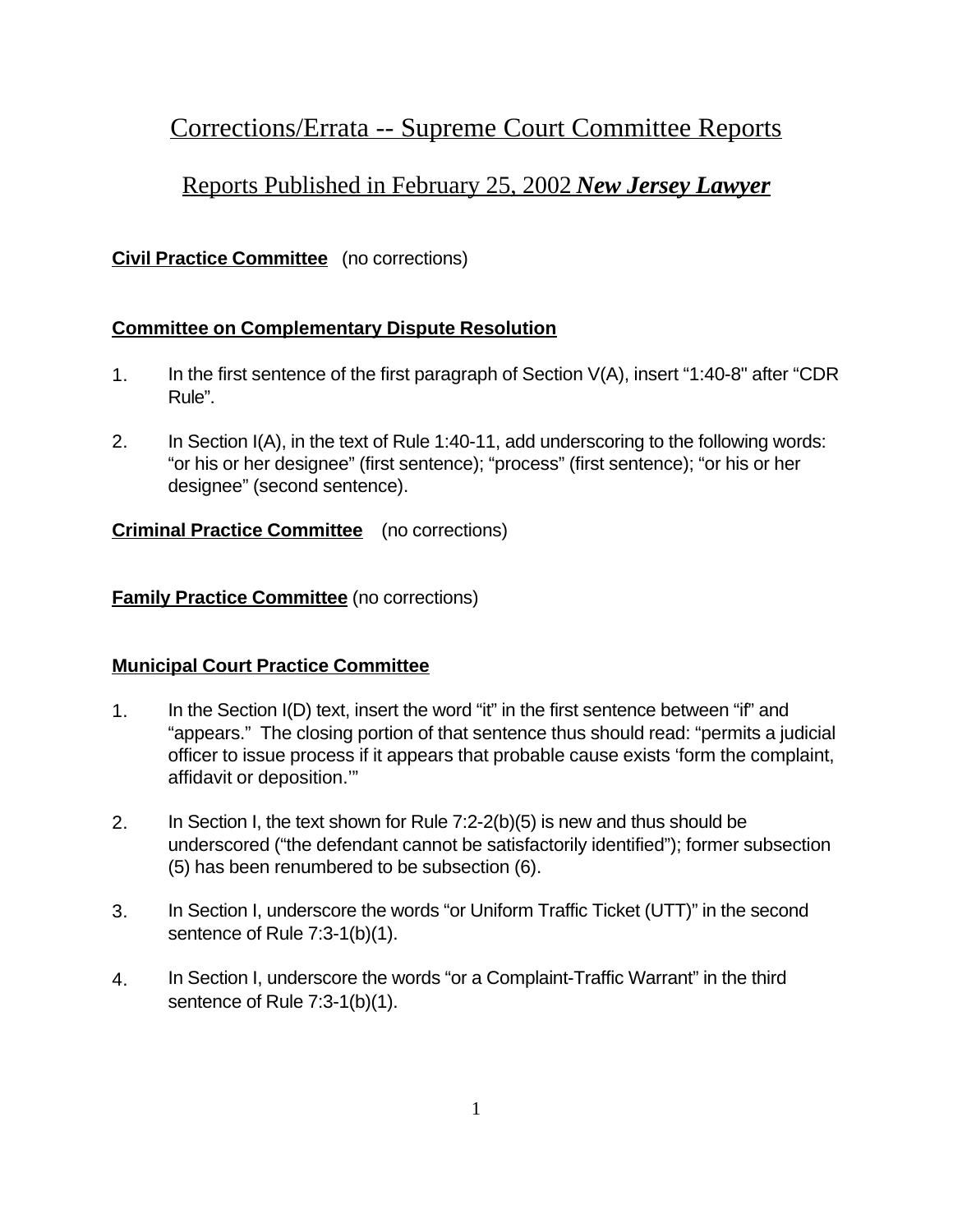#### **Professional Responsibility Rules Committee**

- 1. Regarding the proposed amendments to RPC 1.8(e), in subsection (2) of the proposed text underscore the semicolon and the word "and" at the end of the subsection.
- 2. In the text of the proposed amendments to Rule  $1:20-6(a)(1)$ , in the fourth sentence of the first paragraph underscore the word "may" and the letter "s" at the end of the word "alternates". In the second paragraph, delete the underscoring for everything except "when" and "has been filed". In section (a)(2), the words "[T]three members" should not be underscored except for the "t" in "three". In section  $(c)(2)(E)(i)$ , underscore the word "secretary" that precedes the bracketed material and the word "and" that precedes "the vice chair".
- 3. Proposed amendment to Rule 1:20-21(e) -- This proposed amendment and the accompanying narrative were inadvertently omitted. Thus, after the proposed amendments to Rule 1:20-6, add the following narrative and proposed amendment (and add a reference to this in the table of contents):

Proposed Amendment to Rule 1:20-21(e) (Reinstatement After Final Discipline)

This proposed amendment merely corrects the address of the Chief Counsel of the Disciplinary Revew Board as set forth in Rule 1:20-21(e).

\* \* \*

1:20–21. Reinstatement After Final Discipline

(a) Definite Suspension of More Than Six Months and Indefinite Suspensions. ... no change

(b) Definite Suspension of Six Months or Less. ... no change

(c) Filing and Service of Petition. ... no change

(d) Costs. ... no change

(e) Publication of Notice. Contemporaneously with the filing of the petition for reinstatement, or within twenty-one days prior thereto, the petitioner shall publish a notice of application for reinstatement in bold-faced type in all official newspapers designated by the Supreme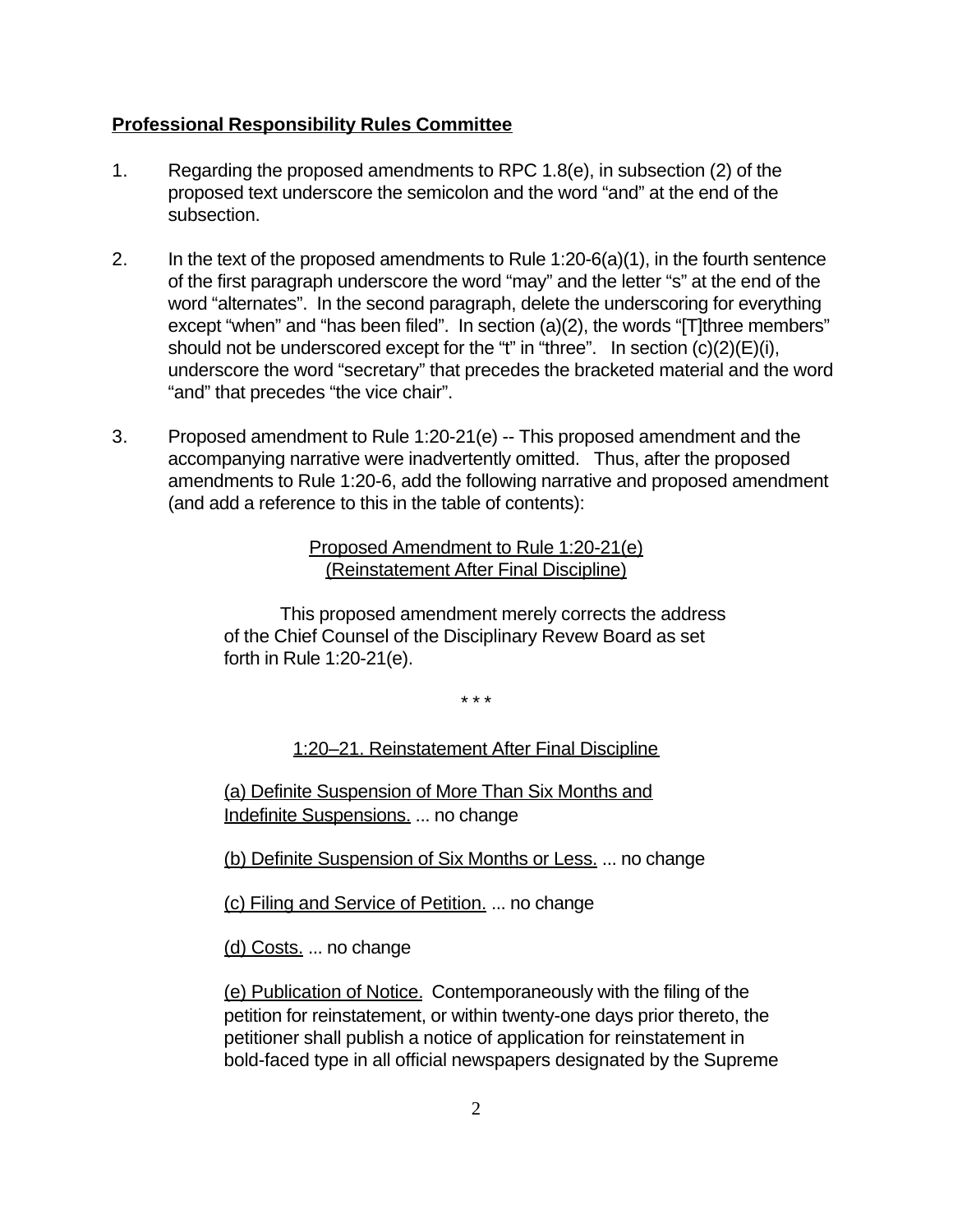Court and in a newspaper of general circulation in each county in which the respondent last maintained a law office and in the county in which respondent resided at the time of the imposition of discipline. Publication of a notice shall be sufficient if in the following language: NOTICE TO THE PUBLIC. John Doe, who was admitted to the bar of the State of New Jersey on .........., 19.. and who was thereafter suspended from the practice of law by the Supreme Court, is applying to be reinstated to the practice. Objections or relevant information concerning this application for reinstatement should be forwarded immediately to Chief Counsel, Disciplinary Review Board, P.O. Box 962 [CN 962], Trenton, New Jersey 08625-0962.

(f) Contents of Petition. ... no change

(g) Objections by Director; Recommendation by the Board. ... no change

(h) Referral to Trier of Fact. ... no change

(i) Consideration of Petition for Reinstatement. ... no change

(j) Successive Petitions. ... no change

(k) Public Proceedings and Records. ... no change

Note: Adopted January 31, 1995 to be effective March 1, 1995; paragraph (e) amended , 2002 to be effective 2002.

- 4. Proposed amendment to Rule 1:20B-2 -- With regard to the narrative preceding the proposed amendment, change "Disciplinary Review Board" to "Disciplinary Oversight Committee" in both the section heading and the first sentence.
- 5. In the proposed revised text of Rule 1:21-3(c) and Rule 1:21-3(c)(2), underscore the commas that follow "employed by".
- 6. In the proposed revised text of Rule  $1:21-6(c)(1)(A)$  the last word  $-$  "and"  $-$  should not be underscored. In the proposed revised text of Rule 1:21-6(h), the fourth full sentence should not be underscored ("When so produced, all such records...."). In the proposed revised text of Rule 1:21-6(i), the reference to RPC 1.15(d) should not be underscored.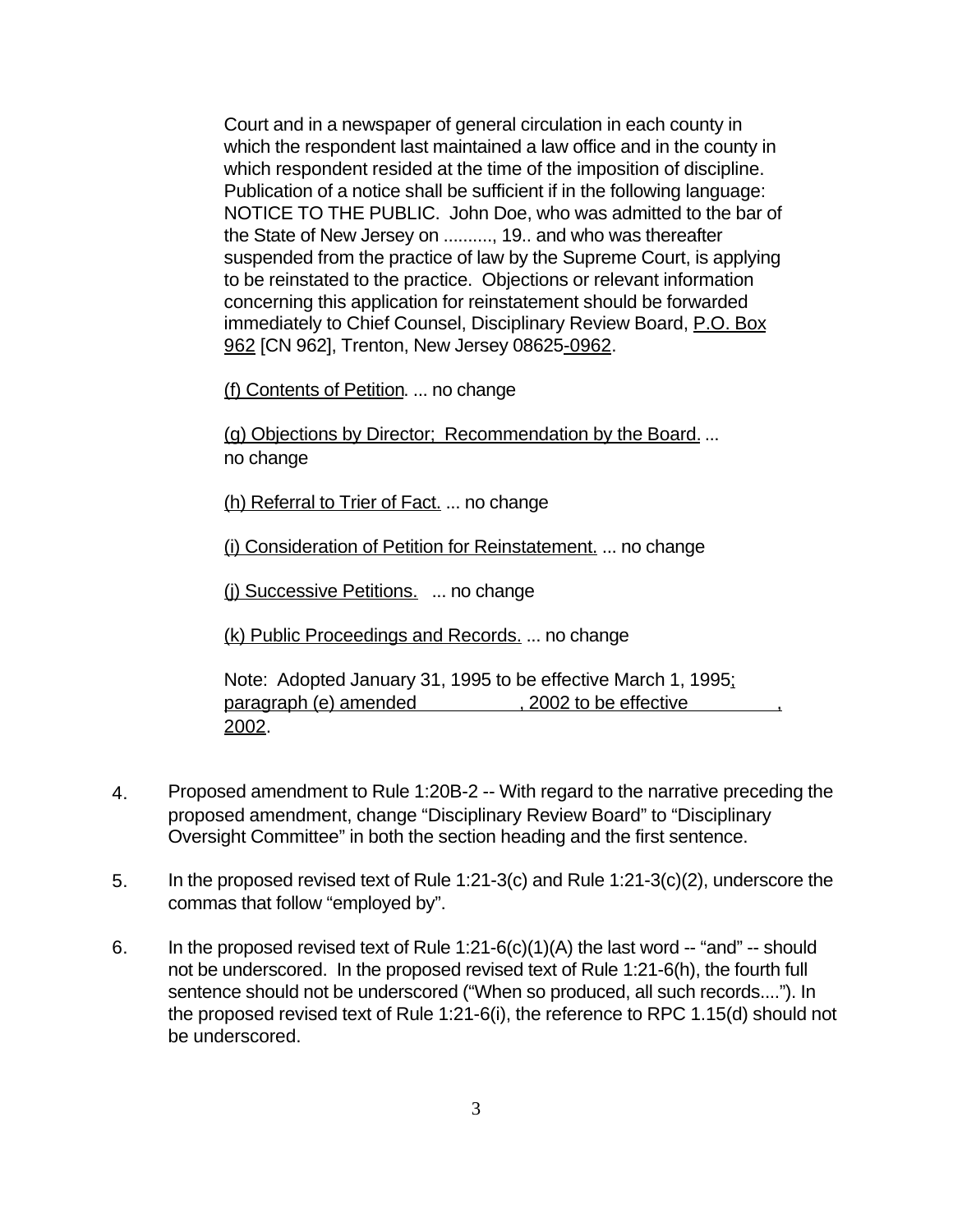- 7. In the proposed revised text of Rule 1:21-9(d) ("Applications"), there should be no underscoring in the introductory portion of section (d)(2); or in sections (d)(2)(A),  $(d)(2)(B)$ ,  $(d)(2)(C)$ , or  $(d)(2)(D)$ . The underscoring in sections  $(d)(2)(E)$  and  $(d)(2)(F)$  is correct.
- 8. In the Section entitled "Proposed Rule Amendments Requested and Rejected or Resolved Without Changes to the Rules," replace the subsection entitled "Complaints Regarding Confidentiality Requirements..." in its entirety as follows:

Complaints Regarding Confidentiality Requirements for Disciplinary Matters. The PRRC received letters from two citizens complaining that the confidentiality requirements for disciplinary matters, which they characterized as a "gag rule," are unfair. The letters were sent by Meryl Jacobs and K. S. Pitta.

By way of background, the confidentiality requirement, Rule 1:20-9, bars grievants from discussing with non-parties the circumstances that formed the basis for the grievance unless and until an ethics complaint is filed. Once the ethics complaint is filed, the process becomes public in nature. The PRRC reviewed the purpose of the confidentiality requirement, which is to encourage grievants to complain to ethics authorities about unprofessional attorney conduct by removing the fear of a retaliatory suit by the attorney for harm to the attorney's reputation. In effect, the Court extended to statements made by grievants the same absolute immunity that attaches to statements made in lawsuits so long as the confidentiality requirements of the rule are met. IMO Hearing on Immunity for Ethics Complaints, 96 N.J. 669 (1984). Based on its review, the PRRC advised these citizens that it would not recommend changes to the rules at this time.

**Committee on the Tax Court** (no corrections)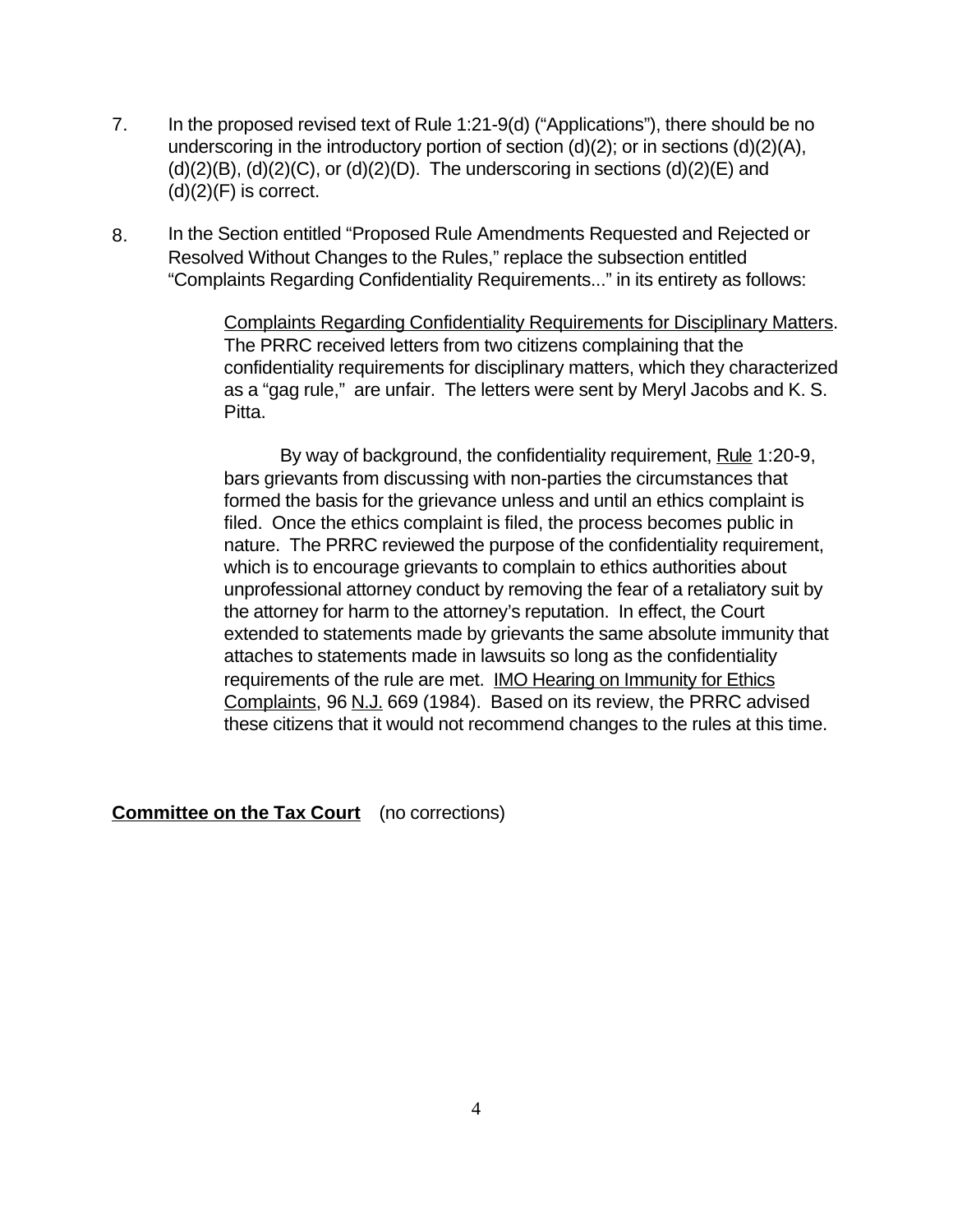## Reports Published in March 25, 2002 *New Jersey Lawyer*

## **Civil Practice Committee -- Supplemental Report**

- 1. In Part I ("Rule Amendments Recommended for Adoption"), Section D -- In the proposed revised text of Rule 4:5A-2(b), the proposed new caption -- "Change of Track Assignment" -- should be double-underscored.
- 2. In Part I, Section E -- In the text of proposed new Rule 4:23-5(c), the proposed caption -- "Motion to Compel" -- should be double-underscored.
- 3. In Part III, Section B -- Note the updated citation for *Frigon v. DBA Holdings, Inc.*, 346 *N.J. Super.* 352 (App. Div. 2002).

## **Committee on Minority Concerns**

- 1. Table of Contents -- Chapter III, Part III(E)(3) -- Insert the word "Guidelines" preceding "to Assist".
- 2. Table of Contents -- Chapter V, Part IV(G)(4)(e) -- Change "Court Interpreternology" to "Court Interpreter". Also add as part (f) "Information Technology".
- 3. Table of Contents -- Chapter V, Part IV(M) -- "Distribution of Law Clerk Appointments by Law School" should be on a separate line from "Minority Law Clerks"
- 4. List of Tables -- Several tables were omitted from the end of the list. Add the following:
	- Table 56 New Jersey Judiciary: Bilingual Variant Titles, AOC Central Clerks' Offices and Vicinages (December 2001)
	- Table 57 New Jersey Judiciary: Judicial Law Clerks by Race/Ethnicityand Gender for Court Year 2001-2002 (as of December 2001)
	- Table 58 New Jersey Judiciary: Comparison by Court Year ofLaw Clerk Appointments by Race/Ethnicity
	- Table 59 New Jersey Judiciary: Hiring of Law Clerks by Court Level and Race/Ethnicity (1996-2001)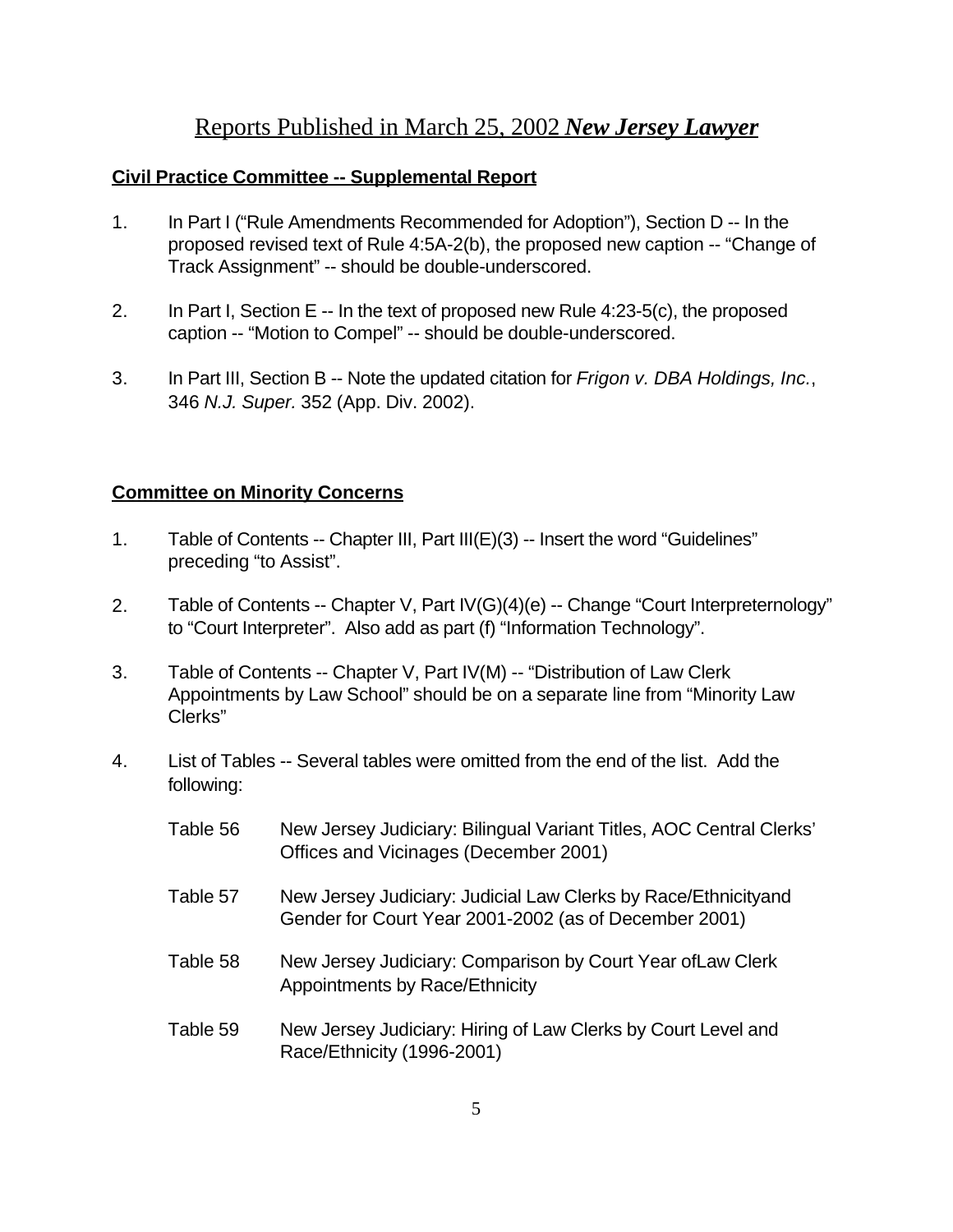- Table 60 New Jersey Judiciary: Superior Court Law Clerks forCourt Year 2001-2002 (Excluding Supreme Court, Appellate Division and Tax Court) by County, Race/Ethnicity and Gender as of December 2001
- Table 61 New Jersey Judiciary: Law Clerks by Court Level, Race/Ethnicity and Gender for 2001-2002 as of December 2001
- Table 62 Law Degrees Conferred by New Jersey Institutions by Race/Ethnicity - 1999 and 2000 (Average Data)
- Table 63 New Jersey Judiciary: Law Clerk Appointments by Law School (2001-2002 Court Year)
- Table 64 New Jersey Judiciary: Volunteers by Vicinage and Race/Ethnicity as of October 2001
- 5. In the Executive Summary, "Formatting Committee Recommendations" section, delete "page 8" at the end of the first paragraph.
- 6. In the Executive Summary, "Subcommittee on Minorities and Juvenile Justice/Family" section, fourth paragraph, third sentence, insert the word "initiatives" after "citizen advocacy".
- 7. In Chapter I, Part III-C, sixth paragraph, fourth sentence, change "innovate" to "innovative".
- 8. In Chapter I, Part III-C, eighth paragraph, first sentence, delete the word "for" after the word "rehabilitating".
- 9. Chapter II, Part III-C -- in the statement of Committee Recommendation 02:21.5, correct the spelling of "Managers" and "Minority".
- 10. Chapter II, Part IIIC -- in the second sentence of the last paragraph correct the spelling of the word "The".
- 11. In Chapter III, Part III-C, footnote 41, change "14.8%" to "8.1%".
- 12. In Chapter III, Part III-C, footnote 43, change "Dribble" to "Dibble" and insert a comma after "Court Executive".
- 13. In Chapter V, Introduction, first sentence of the first paragraph, change "in the continuing" to "toward ensuring".